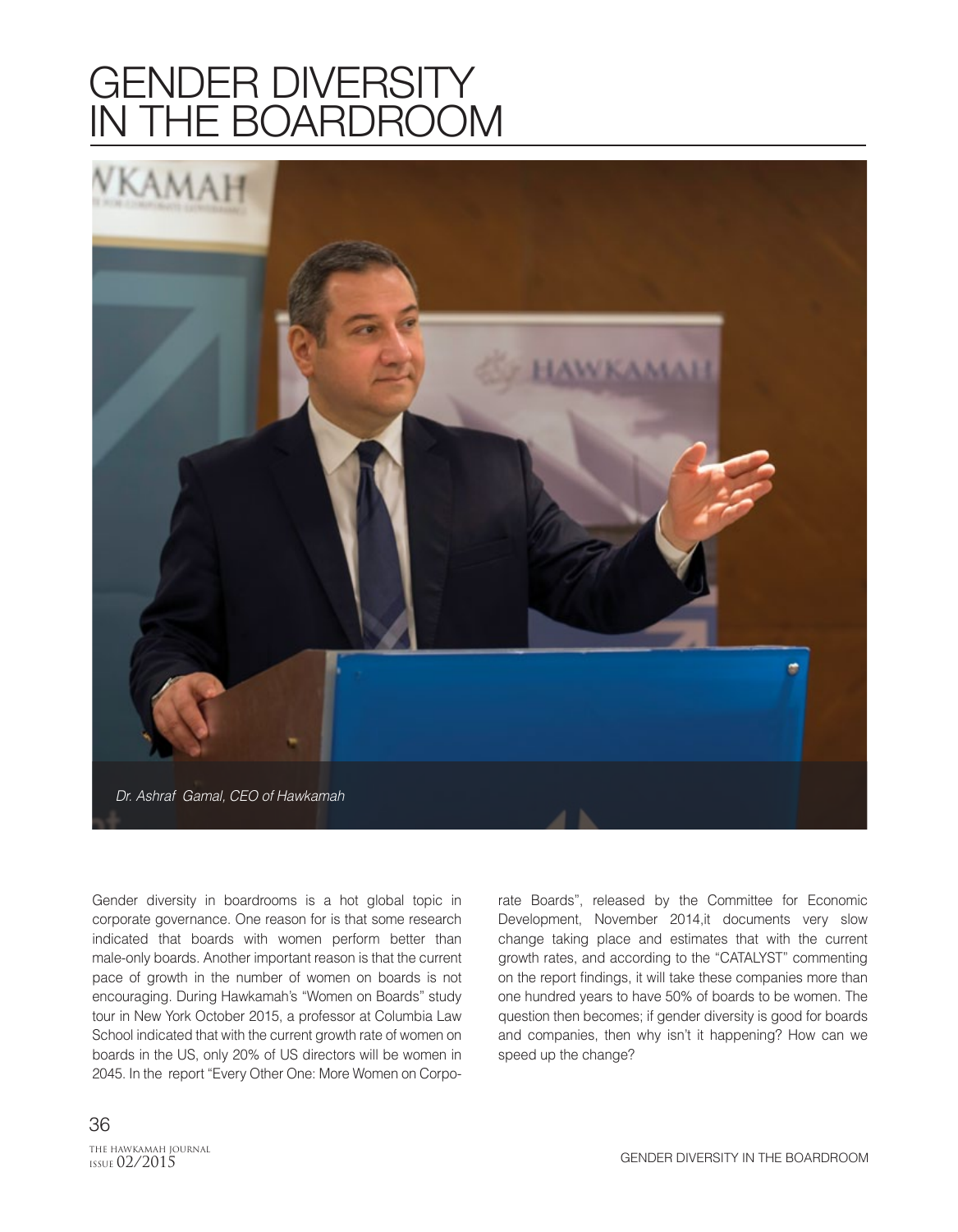Reasons why not too many women sit on corporate boards are many. Some reasons are easier to address than others, but most, if not all, of the hurdles relate to culture. Throughout the meetings during the NYC study tour, it was clear that the statement that "the boardroom is male dominated and that is what creates the problem", was oversimplifying the situation and that the challenges are far more complex.

"Women must do their homework in terms of preparing themselves for the board room. Women also must possess technical skill and knowledge that makes them valuable for the board and the organization". This argument sounds more logical and matches with what most female and male experts' viewpoints. In my point of view, this is the key challenge. Only it does not apply only to women. Men too need to prepare themselves well before they get into the board room. They too must have some technical knowledge and skills that will help them add value to the organization when they serve on its board. Here lies the heart of the problem.

How do you prepare yourself to become a productive board member? Of course taking the proper governance and leadership courses is important. But where do board members come from ultimately? They are usually taken from top management. So being a senior executive, or a member of the C-suite, is one key entry points for being a board members, this message came out during many of the meetings, if you want more women on boards, get more women on senior management level. McKinsey & Company conducted a relevant study "Women in the Workplace 2015" on Fortune 500. The study found out that in 2012, the pipeline for the C-suite jobs in the Fortune 500 companies had only 16% women. In 2015 the percentage went up to 17%, almost statistically insignificant change. The study also found out that women face more obstacles than men in reaching for senior leadership roles. Another study, "Cracking the Code", by KPMG, YSC, and the 30% club on S&P 500, released in 2014, found out that only 18% of Executive Committee (ExCo) members are women, a man is 4.5 times more likely to get to the ExCo than a woman.

So it does look like addressing the lack of women on boards starts from addressing the lack of women on top management, even in the Fortune 500 and S&P 500 companies. The 30% club study responded to 10 of the top myths used to explain why women do not get the chance to climb the corporate ladder as much as men do. It went further by proving through research that they are not real reasons, but rather myths. The first myth is that women do not aspire to senior leadership roles. Research has proven that this is not true. Women have different way to define success that may be misled into that myth. One of the other myths is that childrearing stops women from getting to the top. Research shows while childrearing may slow down the woman's career progression, but it does not stop her from getting to the top. And the "Cracking the Code" study went on responding to each of the top ten myths through research results. This includes also the notion of lack of confidence, poor leadership qualities, poor networks, etc.

The important conclusion from these studies that was also echoed during our meetings during the study tour, is that there has to be serious efforts in changing the organizational and work culture in general. In a survey of close to 30,000 employees from 34 companies, McKinsey & Company found compelling evidence that women are disadvantaged by company practices and culture, and even some men are disadvantaged too. The changes we need to see in companies aim at enabling women to advance in their careers and to reach for the C-suite and top management positions so that they can join the pipeline for board seats. Why this is difficult? Well, the McKinsey study found out that only one in 9 men actually believes that women have fewer opportunities than men.

How can we bring about change? First, organizations need to see the true picture. Creating reports on gender equality in the workplace, along with the right statistics on an annual basis and tracking changes is a good start. Percentages of women in all management levels will for sure help the organization in getting the picture right. Second, organizational policies must take into account that people are different, the more rigid policies of work hours and leaves, the tougher it gets on women and even some men to be able to advance in their careers. With policies such as hot-desking, flexible working hours, management by objectives, organizations can get the best out of their employees while they can also take care of their personal lives. Companies need also to make conscious decisions of empowering women at the C-suite and top management positions. A self-set quota is not a bad idea, a quota that can be increased every few years until we really break the glass ceiling. A third policy the experts we met during our tour found very useful was "sponsors". A sponsor is a top executive who perceives a female manager or employee to be a good candidate for higher positions. So he coaches her and supports her appointment to higher posts once he feels that she is ready. A sponsor is different than a mentor who coaches the mentee but he takes on the responsibility of nominating the sponsored to a higher post. Finally, organizations should review their HR policies, item by item, to see if they are gender-biased or not. This is not about maternity leave for example, but about how such leave will affect the employee's career. For example, the McKinsey survey found out that more than 90% of both women and men believe that a leave of absence to take care of a family matter will hurt their career. Such high percentage cannot be totally irrational or unjustified.